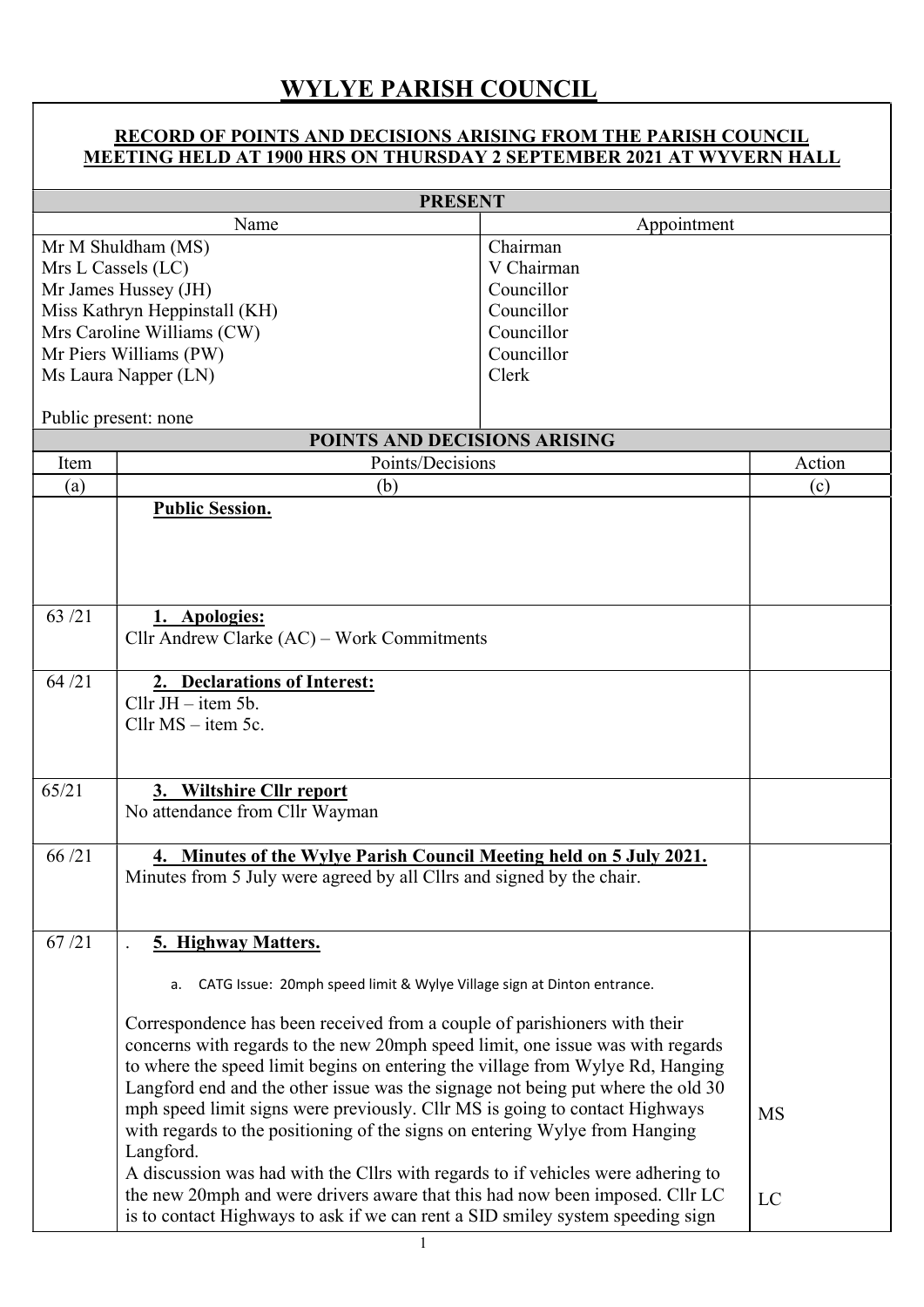|       | for a short period to encourage drivers and make them aware of the 20mph speed<br>limit.                                                                             |           |
|-------|----------------------------------------------------------------------------------------------------------------------------------------------------------------------|-----------|
|       | Sign update - Wylye (opposite shop)<br>b.                                                                                                                            |           |
|       |                                                                                                                                                                      |           |
|       | A temporary sign has been displayed in the Post Office to request that vehicles do                                                                                   |           |
|       | not park opposite the shop, dangerously. It is hoped this will have a positive effect<br>on the parking issue. No further action at this time.                       |           |
|       |                                                                                                                                                                      |           |
|       | Resurfacing - Fisherton de le mere<br>c.                                                                                                                             |           |
|       | Confirmation has not been received whether this will go ahead. The Parish                                                                                            |           |
|       | Steward instructed a hedge trimmer to cut the verges in Fisherton de le mere                                                                                         |           |
|       | which has now been completed.<br>The PC have been informed there is currently an increase in traffic entering                                                        |           |
|       | Fisherton de le mere and realizing that it is not a cut through to the A303 and                                                                                      |           |
|       | turning around and driving off at a speed. A suggestion was made of a sleeping                                                                                       | <b>MS</b> |
|       | policeman on the lane, Cllr MS will look into obtaining a cost of one of these and<br>the formalities involved.                                                      |           |
|       |                                                                                                                                                                      |           |
|       |                                                                                                                                                                      |           |
| 68/21 | 6. Footpaths                                                                                                                                                         |           |
|       | Cllr JH has been in contact with WC with regards to the footpath from Wylye<br>along the river to Fisherton de le mere, he has received correspondence with          |           |
|       | instructions of the next steps, WC representative has offered to meet with him to                                                                                    | JH        |
|       | walk the path, Cllr JH will arrange this to happen.                                                                                                                  |           |
| 69/21 | 7. Notice Board Wylye Post Office<br>Correspondence has been received from a parishioner with regards to the notice                                                  |           |
|       | board in Wylye and its state of repair. Cllr MS will obtain quotations to repair and                                                                                 | <b>MS</b> |
|       | tidy the board and bring these to the meeting in November.                                                                                                           |           |
| 70/21 | 8. CIL                                                                                                                                                               |           |
|       | No update                                                                                                                                                            |           |
| 71/21 | 9. Planning                                                                                                                                                          |           |
|       | PL/2021/06416. Address: Millers Hatch, Fore Street, Wylye, Warminster, BA12 ORQ.<br>a)                                                                               |           |
|       | Proposal: Living room extension and timber cladding over existing brickwork. Responses to Wilts                                                                      |           |
|       | Ccl By 12/08/2021. Decision date 27/08/2021.<br>PL/2021/07225. Address: HERON COTTAGE, FISHERTON DE LA MERE, WARMINSTER,<br>b)                                       |           |
|       | BA12 OPZ. Proposal: Crack Willow tree - pollard to 5m. Responses to Wilts Ccl BY 11/08/2021.                                                                         |           |
|       | Decision date 26/08/2021.<br>PL/2021/07372. Address: 1 HOPE COTTAGE, WYLYE, WARMINSTER, BA12 0RY. Proposal:<br>C)                                                    |           |
|       | Apple tree - cut back to boundary on Townsend Cottage side. Responses to Wilt Ccl By                                                                                 |           |
|       | 17/08/2021. Decision date 01/09/2021.<br>PL/2021/06698. Address: Clay Pit Hill Codford Down East Farm Codford Wiltshire BA12<br>d)                                   |           |
|       | OPJ. Proposal: Variation of condition 2 (amendment to plans) pursuant to application number                                                                          |           |
|       | 19/11700/FUL-(Erection of solar panels and associated works). Responses to Wilts Ccl BY                                                                              | Clerk     |
|       | 03/09/2021. Decision date 27/10/2021, Clerk to submit no comment<br>PL/2021/07491. Address: Clay Pit Hill Codford Down East Farm Codford Wiltshire BA12<br>e)        |           |
|       | OPJ. Proposal: Variation of condition 2 (amendment to plans) pursuant to application number                                                                          |           |
|       | 19/03576/FUL-(Resubmission of 18/03167/FUL - Erection of Solar panel). Responses to Wilts Ccl<br>BY 03/09/2021. Decision date 27/10/2021, Clerk to submit no comment | Clerk     |
|       |                                                                                                                                                                      |           |
| 72/21 | 10.<br><b>Finance/Clerk Report</b><br>Clerk Update                                                                                                                   |           |
|       |                                                                                                                                                                      |           |